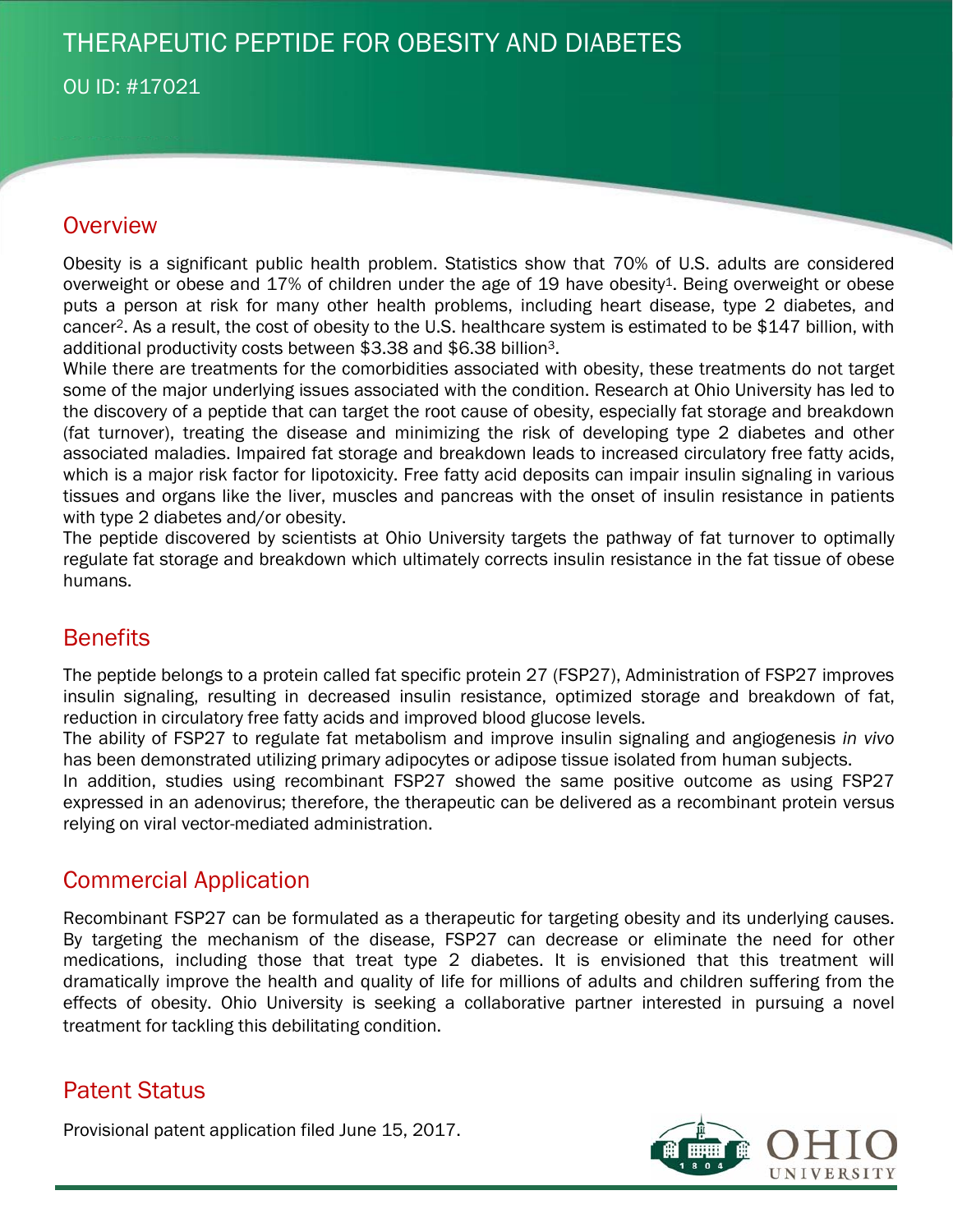## THERAPEUTIC PEPTIDE FOR OBESITY AND DIABETES

OU ID: #17021



#### Recombinant FSP27 improves insulin signaling in human visceral adipose.

siRNA-mediated FSP27 knockdown increases basal lipolysis (A) and impairs insulin signaling (B) in human subcutaneous adipose tissue (n=7). Treatment with recombinant FSP27 decreased basal lipolysis (C) and increased Akt activity (D) in human visceral adipose tissue (n=7). Data are presented as  $±$  SEM.  $*$ p<0.05.